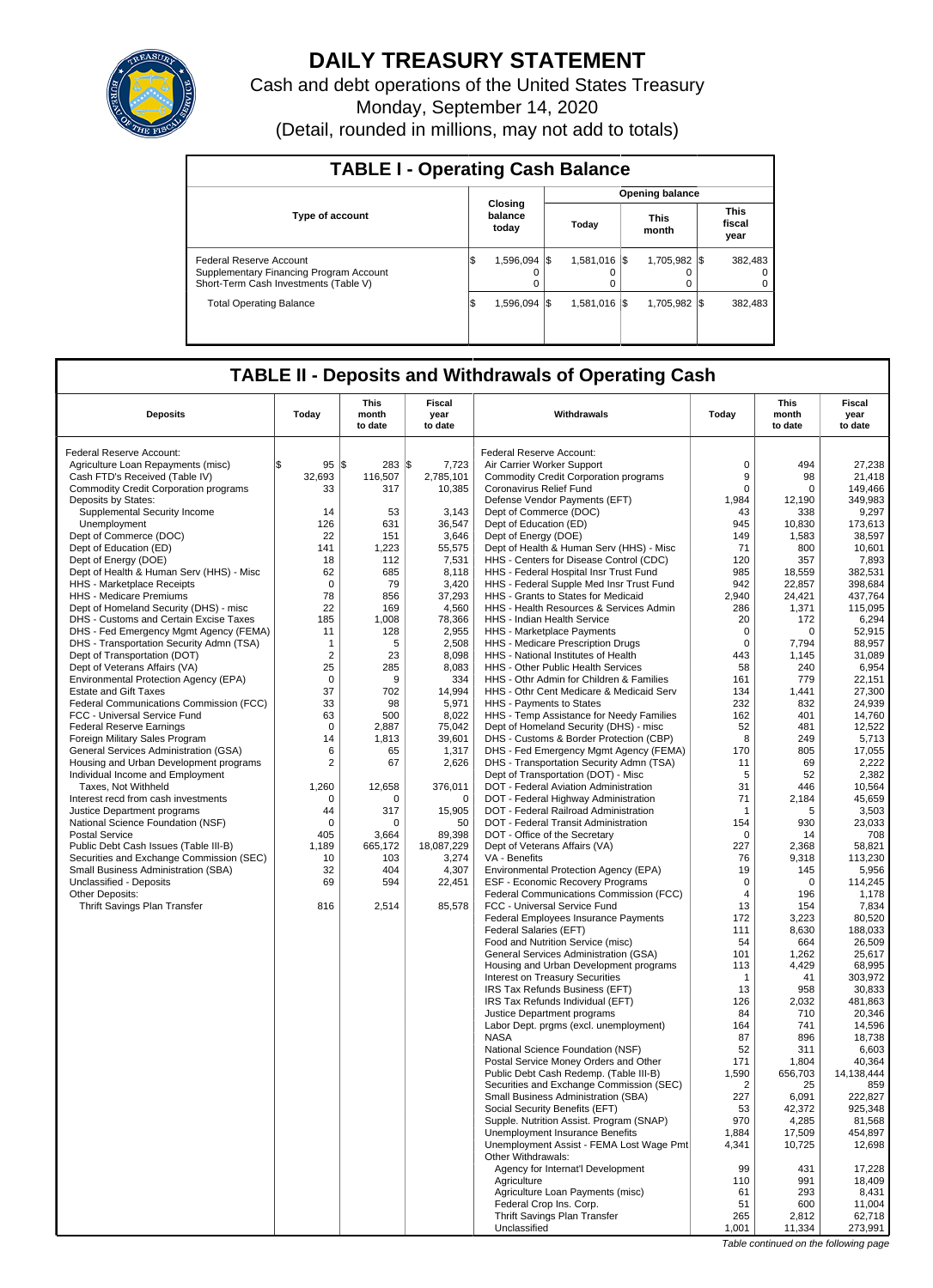| <b>TABLE II cont. - Deposits and Withdrawals of Operating Cash</b>     |                        |                                 |                           |                                                                             |                                   |                       |                           |  |  |  |  |
|------------------------------------------------------------------------|------------------------|---------------------------------|---------------------------|-----------------------------------------------------------------------------|-----------------------------------|-----------------------|---------------------------|--|--|--|--|
| <b>Deposits</b>                                                        | Today                  | <b>This</b><br>month<br>to date | Fiscal<br>year<br>to date | Withdrawals                                                                 | This<br>Today<br>month<br>to date |                       | Fiscal<br>year<br>to date |  |  |  |  |
| <b>Total Other Deposits</b><br>Change in Balance of Uncollected        | 816                    | 4,221                           | 169,342                   | Total, Other Withdrawals                                                    | 1,588                             | 38,151                | 799,517                   |  |  |  |  |
| Funds                                                                  | 0                      | 0                               | 0                         |                                                                             |                                   |                       |                           |  |  |  |  |
| <b>Transfers from Depositaries</b>                                     | 0                      | 0                               | 0                         | <b>Transfers to Depositaries</b>                                            |                                   | 0                     |                           |  |  |  |  |
| <b>Total Federal Reserve Account</b>                                   | 37,509                 | 815,791                         | 21,978,924                | <b>Total Federal Reserve Account</b>                                        | 22,431                            | 925,679               | 20,765,313                |  |  |  |  |
| Short-Term Cash Investments:<br>Transfers from Federal Reserve Account |                        |                                 |                           | Short-Term Cash Investments:<br><b>Transfers to Federal Reserve Account</b> |                                   |                       |                           |  |  |  |  |
| (Table V)                                                              | 0                      | 0                               | 0                         | (Table V)                                                                   | 0                                 |                       |                           |  |  |  |  |
| Total Deposits (excluding transfers)                                   | $37,509$ $\frac{1}{3}$ | 815,791                         | \$21,978,924              | Total Withdrawals (excluding transfers)                                     | 22,431                            |                       | 925,679 \$20,765,313      |  |  |  |  |
|                                                                        |                        |                                 |                           |                                                                             |                                   |                       |                           |  |  |  |  |
|                                                                        |                        |                                 |                           | Net Change in Operating Cash Balance                                        | 15,078 \$                         | $-109,888$ $\sqrt{5}$ | 1,213,611                 |  |  |  |  |

| <b>TABLE III-A - Public Debt Transactions</b> |                                                                       |                   |             |                                       |                    |                                 |                           |  |  |  |
|-----------------------------------------------|-----------------------------------------------------------------------|-------------------|-------------|---------------------------------------|--------------------|---------------------------------|---------------------------|--|--|--|
| <b>Issues</b>                                 | <b>This</b><br>Fiscal<br>Today<br>month<br>year<br>to date<br>to date |                   |             | <b>Redemptions</b>                    | Today              | <b>This</b><br>month<br>to date | Fiscal<br>year<br>to date |  |  |  |
| Marketable:                                   |                                                                       |                   |             | Marketable:                           |                    |                                 |                           |  |  |  |
| Bills:                                        |                                                                       |                   |             | <b>Bills</b>                          | 0                  | l\$<br>639,628 \$               | 11,764,257                |  |  |  |
| <b>Reqular Series</b>                         | -1                                                                    | 413,803 \$<br>I\$ | 10,553,150  | <b>Notes</b>                          |                    | 0                               | 1,956,356                 |  |  |  |
| <b>Cash Management Series</b>                 | $\Omega$                                                              | 230,006           | 3,915,052   | <b>Bonds</b>                          |                    |                                 | 34,119                    |  |  |  |
| <b>Notes</b>                                  |                                                                       | 0                 | 2,773,362   | <b>Federal Financing Bank</b>         |                    | ∩                               | 1,547                     |  |  |  |
| <b>Bonds</b>                                  | 0                                                                     | $\Omega$          | 355,198     | Nonmarketable:                        |                    |                                 |                           |  |  |  |
| Inflation-Protected Securities Increment      | 749                                                                   | 3,480             | 10,586      | United States Savings Securities      | 41                 | 369                             | 9,014                     |  |  |  |
| <b>Federal Financing Bank</b>                 | O                                                                     | $\Omega$          |             | <b>Government Account Series</b>      | 388,690            | 3,651,267                       | 97,614,535                |  |  |  |
| Nonmarketable:                                |                                                                       |                   |             | Hope Bonds                            |                    |                                 | $\Omega$                  |  |  |  |
| United States Savings Securities:             |                                                                       |                   |             | <b>Domestic Series</b>                |                    |                                 | 9,548                     |  |  |  |
| Cash Issue Price                              | 3                                                                     | 21                | 702         | <b>Foreign Series</b>                 |                    | 0                               | $\Omega$                  |  |  |  |
| Interest Increment                            | $\overline{2}$                                                        | 300               | 4,987       | <b>State and Local Series</b>         | 355                | 3,725                           | 78,290                    |  |  |  |
| <b>Government Account Series</b>              | 392,537                                                               | 3,625,010         | 97,628,900  | Other                                 | 1,195              | 12,982                          | 286,860                   |  |  |  |
| Hope Bonds                                    |                                                                       | $\Omega$          |             |                                       |                    |                                 |                           |  |  |  |
| <b>Domestic Series</b>                        |                                                                       |                   | 95,650      |                                       |                    |                                 |                           |  |  |  |
| <b>Foreign Series</b>                         |                                                                       |                   |             |                                       |                    |                                 |                           |  |  |  |
| State and Local Series                        | 16                                                                    | 8,612             | 125,270     |                                       |                    |                                 |                           |  |  |  |
| Other                                         | 1,171                                                                 | 12,974            | 287,345     | <b>Total Redemptions</b>              | $390,279$ \\$      | 4,307,970 \$                    | 111,754,526               |  |  |  |
| <b>Total Issues</b>                           | 394.476 \$                                                            | 4,294,210 \$      | 115,750,200 | Net Change in Public Debt Outstanding | $4,197$ $\sqrt{5}$ | $-13,760$ \\$                   | 3,995,674                 |  |  |  |
|                                               |                                                                       |                   |             |                                       |                    |                                 |                           |  |  |  |

## **TABLE III-B - Adjustment of Public Debt Transactions to Cash Basis**

| <b>Transactions</b>                       |     | Today   |      | <b>This</b><br>month<br>to date | Fiscal<br>year<br>to date |
|-------------------------------------------|-----|---------|------|---------------------------------|---------------------------|
| Public Debt Cash Issues:                  |     |         |      |                                 |                           |
| Public Debt Issues (Table III-A)          | l\$ | 394,476 | l\$  |                                 | 4,294,210 \\$15,750,200   |
| Premium on New Issues                     |     |         |      | Ω                               | 14.883                    |
| Discount on New Issues:                   |     |         |      |                                 |                           |
| Bills (-)                                 |     | 0       |      | 247                             | 21.448                    |
| Bonds and Notes (-)                       |     | O       |      | 0                               | 12,017                    |
| Federal Financing Bank (-)                |     | Ω       |      | Ω                               |                           |
| Government Account Transactions (-)       |     | 392,537 |      | 3,625,010                       | 97,628,900                |
| Hope Bonds (-)                            |     |         |      |                                 |                           |
| Interest Increment on United States       |     |         |      |                                 |                           |
| Savings Securities (-)                    |     | 2       |      | 300                             | 4.987                     |
| Inflation-Protected Securities Increment  |     | 749     |      | 3.480                           | 10,503                    |
| <b>Total Public Debt Cash Issues</b>      |     |         |      |                                 |                           |
| Deposited in Federal Reserve Account      | S.  | 1,189   | l\$  | 665,172                         | \$18,087,229              |
| <b>Public Debt Cash Redemptions:</b>      |     |         |      |                                 |                           |
| Public Debt Redemptions (Table III-A)     | ß.  | 390,279 | I\$. |                                 | 4,307,970 \\$11,754,526   |
| Premium on Debt Buyback Operation         |     |         |      |                                 |                           |
| Discount on Debt Buyback Operation (-)    |     | Ω       |      |                                 |                           |
| Federal Financing Bank (-)                |     |         |      | Ω                               | 1.547                     |
| Government Account Transactions (-)       |     | 388,690 |      | 3,651,267                       | 97,614,535                |
| Hope Bonds (-)                            |     |         |      |                                 |                           |
| <b>Total Public Debt Cash Redemptions</b> |     |         |      |                                 |                           |
| Withdrawn from Federal Reserve Acct.      | \$  | 1,590   | I\$  |                                 | 656,703   \$14,138,444    |

## **TABLE III-C - Debt Subject to Limit**

|                                                         | Closing          |              |                                                                                                                                                                                          |                |
|---------------------------------------------------------|------------------|--------------|------------------------------------------------------------------------------------------------------------------------------------------------------------------------------------------|----------------|
| <b>Balance Transactions</b>                             | balance<br>today | Today        | Opening balance<br><b>This</b><br>Fiscal<br>month<br>year<br>\$20,822,038<br>5,906,797<br>26,728,836<br>478<br>478<br>18,640<br>7,262<br>0<br>0<br>0<br>0<br>$$26,684,648$ $$26,702,456$ |                |
| Debt Held by the Public                                 | \$20,835,331     | \$20,834,490 |                                                                                                                                                                                          | \$16,809,092   |
| Intragovernmental Holdings                              | 5.879.745        | 5,876,389    |                                                                                                                                                                                          | 5,910,309      |
| <b>Total Public Debt</b>                                |                  |              |                                                                                                                                                                                          |                |
| Outstanding                                             | 26,715,076       | 26,710,879   |                                                                                                                                                                                          | 22,719,402     |
| Less: Debt Not                                          |                  |              |                                                                                                                                                                                          |                |
| Subject to Limit:                                       |                  |              |                                                                                                                                                                                          |                |
| Other Debt                                              | 478              |              |                                                                                                                                                                                          | 479            |
| <b>Unamortized Discount</b>                             | 18,389           | 18,491       |                                                                                                                                                                                          | 23,497         |
| <b>Federal Financing Bank</b>                           | 7,262            | 7.262        |                                                                                                                                                                                          | 8,809          |
| Hope Bonds                                              | 0                |              |                                                                                                                                                                                          | $\Omega$       |
| Plus: Other Debt Subject to Limit<br>Guaranteed Debt of |                  |              |                                                                                                                                                                                          |                |
|                                                         |                  |              |                                                                                                                                                                                          |                |
| Government Agencies                                     | 0                |              |                                                                                                                                                                                          | 0              |
|                                                         |                  |              |                                                                                                                                                                                          |                |
| <b>Total Public Debt</b>                                |                  |              |                                                                                                                                                                                          |                |
| Subject to Limit                                        | \$26,688,947     |              |                                                                                                                                                                                          | \$22,686,617   |
|                                                         |                  |              |                                                                                                                                                                                          |                |
| <b>Statutory Debt Limit</b>                             | SUSP-1           | SUSP-1       | SUSP-1                                                                                                                                                                                   | SUSP-1         |
|                                                         |                  |              |                                                                                                                                                                                          |                |
|                                                         |                  |              |                                                                                                                                                                                          |                |
|                                                         |                  |              |                                                                                                                                                                                          |                |
|                                                         |                  |              |                                                                                                                                                                                          |                |
|                                                         |                  |              |                                                                                                                                                                                          |                |
|                                                         |                  |              |                                                                                                                                                                                          |                |
|                                                         |                  |              |                                                                                                                                                                                          |                |
|                                                         |                  |              |                                                                                                                                                                                          | $\overline{ }$ |

See Footnote